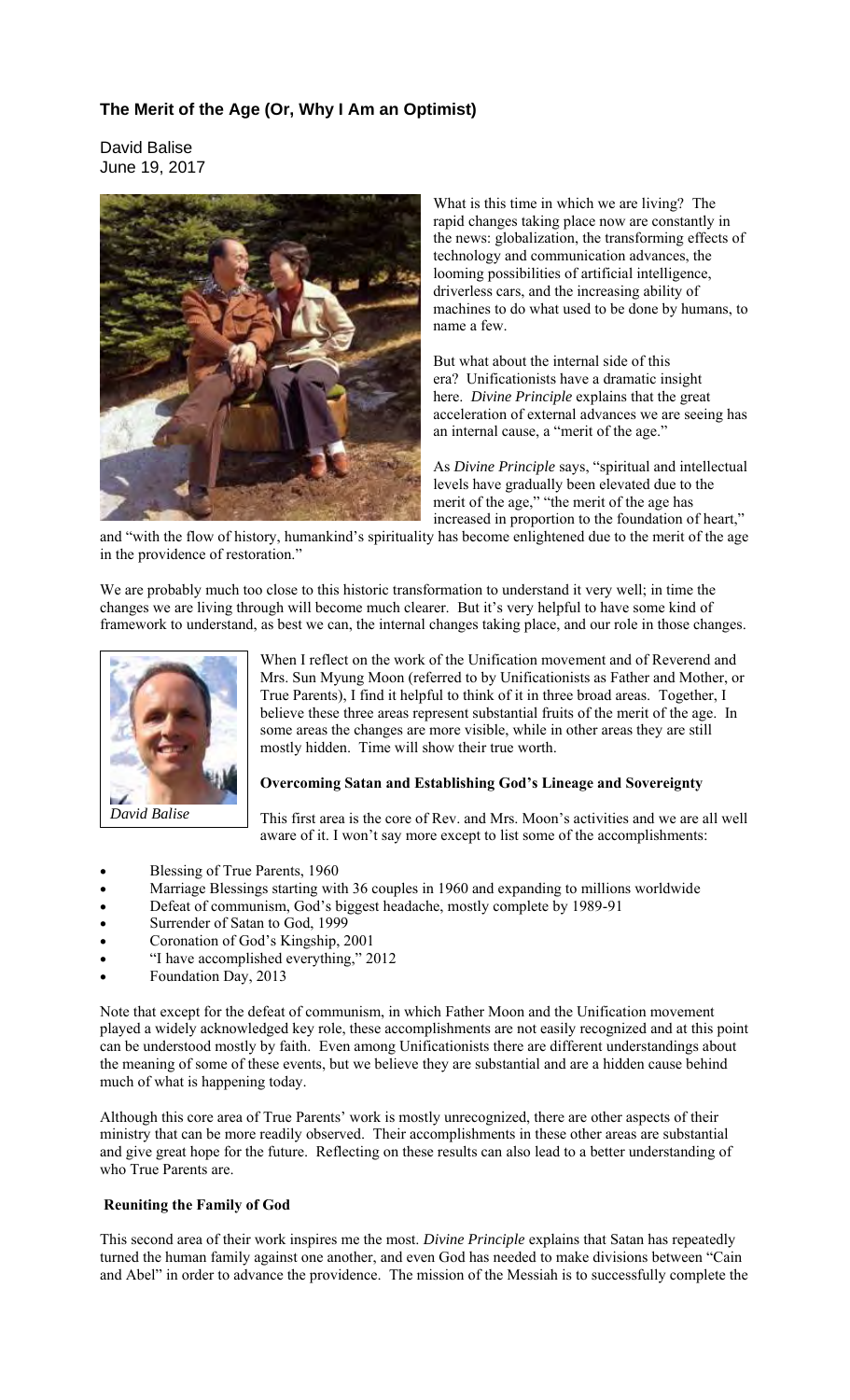Cain and Abel process, and then to reestablish unity at every level, healing the divisions that have arisen throughout history.

Until 1988 Father had to focus much of his energy on defeating communism, the worldwide Cain. But beginning in 1988 with the launch of "headwing" ideology, and then for the last 24 years of his life, every new project he launched was dedicated to reconciliation, unification and peace. The accomplishments of these projects are bold and stunning:

**The "Unification Church":** In 1954 Father named our movement "The Holy Spirit Association for the Unification of World Christianity." As he later wrote in his autobiography: "Unification represents my purpose in bringing about God's ideal world. Unification is not union. Union is when two things come together. Unification is when two become one."

**Peace and harmony between nations:** Father says that when God looks at the world, there are no lines, no "borders." We are all one human family. Father said that we must put the world before our own nation, rather than think of our own nation first. More and more people are realizing the truth of this, although recently there has been a backlash of nationalism and self-interest. Mother Moon's creation of the International Association of Parliamentarians for Peace is a new initiative to help government leaders work together beyond their own nations.

**Reconciliation and forgiveness between religions:** Father promoted interreligious dialogue long before it was popular, and pushed for reconciliation and understanding between members of all different religions. He also called for healing and harmony within religions, such as between Protestant and Catholic Christians. Father proposed the establishment of an "Abel UN" of religious leaders to help resolve these deep-rooted conflicts. This goal remains elusive, but the need for interreligious understanding, cooperation and reconciliation has never been greater.

**Unity and brotherhood between races:** Father said that God is color-blind. And he called for more than just tolerance: True Parents promoted the idea of interracial marriages long before they became common, while they were still illegal in many places. (As shown in the recent movie "Loving," the U.S. Supreme Court ruled in 1967 that bans on interracial marriage were unconstitutional, but interracial marriage did not become legal in all 50 states until 2000. Now one in seven new marriages in the U.S. is interracial).

**Promotion of equal rights and the equal value of men and women:** *Divine Principle* boldly proclaims, in the first section of "The Principle of Creation," that "God is the harmonious union of masculinity and femininity." To emphasize this harmonious union, Mother has asked us to refer to God as "Heavenly Parent." Furthermore, as Genesis 1 states, God created humankind in the image of God, male and female, and Father taught that the highest level of spirit world is where couples, not individuals, live because only couples can fully resemble God. In recognition of this, the highest sacrament of our movement, the Blessing, is given out by couples, not just by male leaders as in many other religions.

**Harmony of science and religion:** Father started the International Conference on the Unity of the Sciences (ICUS) in 1972, a groundbreaking idea Mother is now reviving as the Hyo Jeong International Foundation for the Unity of the Sciences.

**Cooperation between followers of different political ideologies:** In 1987, Father announced that the ideology of our movement is neither right-wing nor left-wing, but "headwing." He said that neither extreme had all the answers, and it was critical for people from all political perspectives to find ways to cooperate and work together. Again, Father's idea went way beyond tolerance; later he even said the children of the Bushes and the Clintons should get married.

**Reconciliation between Jews, Christians and Muslims:** The roots of this conflict go back 4,000 years, to the unreconciled relationship between Abraham's two sons, Ishmael and Isaac. To address this, in 2003 Father launched the Middle East Peace Initiative (MEPI). He asked leaders of each faith to forgive one another and take positive steps towards reconciliation. He asked Christian leaders to humble themselves and take the first step: "take down the cross." Father recognized that this symbol had become very divisive, and is a symbol of pain for many people and even for God.

**Reunification of North and South Korea:** Among all the conflicts of the world, perhaps this is the one most painful to Father personally. Father tried many different approaches to resolve it. In 1991, he even met and embraced Kim Il Sung, who decades ago imprisoned him in a death camp. He started economic joint ventures in North Korea, such as Pyeongwha Motors. He tried to organize a peace march from the South to the North. Unifying efforts are resisted by the North as it clings to power, but also by the South, which fears the economic costs of reunification. Sadly, these selfish viewpoints have fed an escalating tension that now makes the border between North and South Korea perhaps the most likely starting point for a major new war.

*As a Peace-Loving Global Citizen***:** The title of Father's autobiography clearly describes how Father saw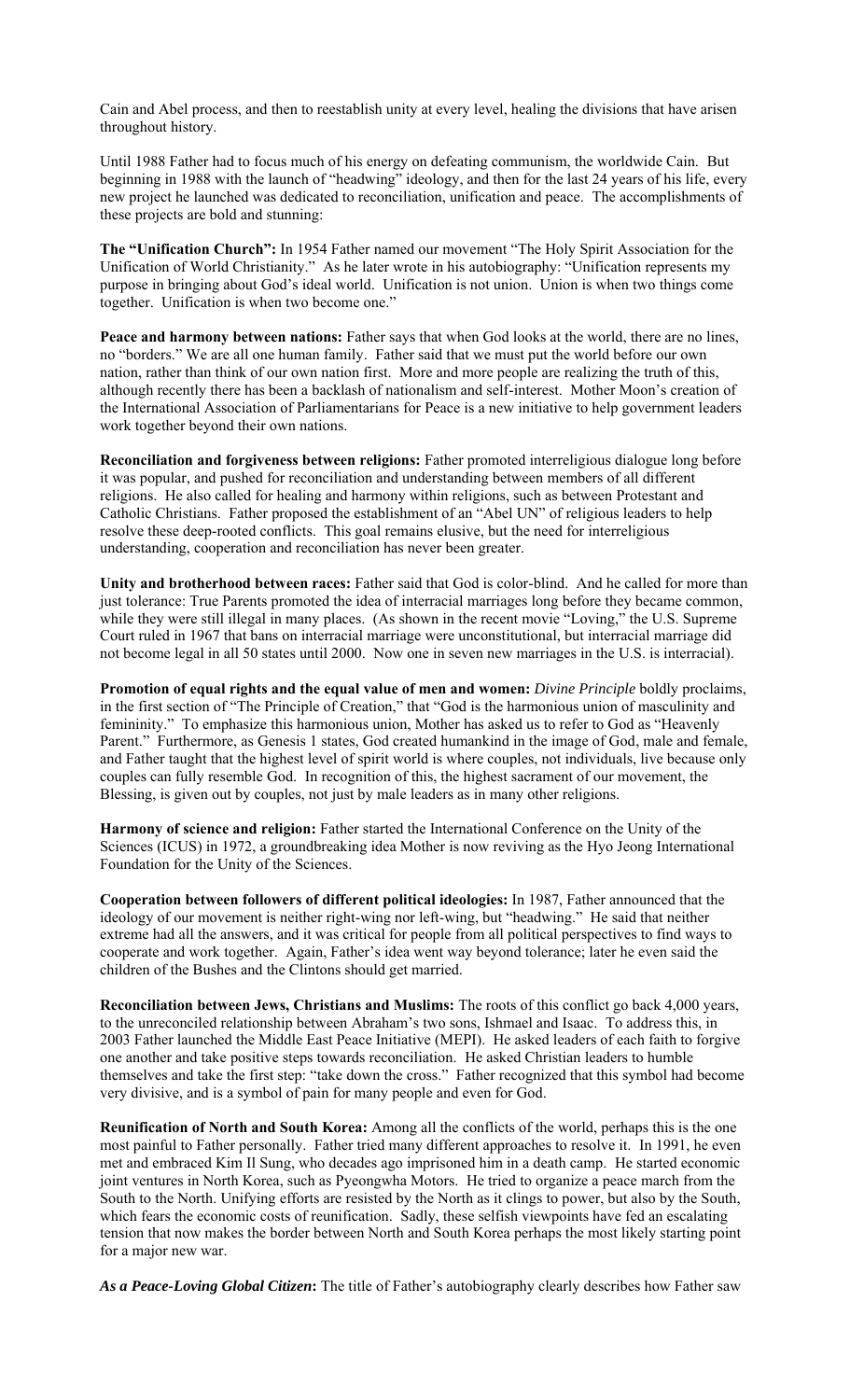himself, and gives us an ideal that we should all aspire to.

**Cheon Il Guk:** As Father explained, the name of God's ideal world simply means "two become one." By centering on true love, we can make this real.

All of these projects have the common goal of reuniting the family of God. We can now see substantial progress being made in most of them. Of course the progress isn't just coming from us; many people of goodwill worldwide are striving for reconciliation and resolution of various divisions. It's the merit of the age; God is able to work more and more freely, and people are tuned into this process to a greater and greater degree. But we can be proud of being on the cutting edge of God's effort to reunite the human family.

Father said our Unification movement could never be divided, because we would always follow whoever loved and served the most. Sadly and ironically, our movement is currently divided. But the accumulated merit of the age gives me great hope we will find our way beyond the current intra-religious strife, and back to the core ideal of Cheon Il Guk. We simply need to focus on how we can love and serve more.



*Mrs. Hak Ja Han Moon speaks at the Youth for Peace Rally in Bangkok, Thailand on June 12, 2017.*

## **The Quiet Revolution from Selfishness to Unselfishness**

This third area of True Parents' ministry is a simple principle that underlies all their work and teaching. Of course this concept didn't originate with them, but they have boldly promoted and lived it, with an uncompromising public mindset.

**"Follow your conscience."** "The conscience always strives toward goodness and unselfishness."

**"Give, forget you have given, and then give again."** This simple teaching needs no explanation.

**Sacrifice for the sake of others:** As Rev. Moon said at Washington Monument in 1976: "God's formula to restore man is for us to become God-like. This means that we must become completely selfless and public minded. Each of us must become a person who is able to sacrifice himself for the sake of others. Such a selfless and public minded person will prosper because he is the image of God. The selfish, self-centered person will decline because he is the opposite of God. This is God's rule."

**America's blessings are not just for America:** Also from Father's Washington Monument speech: "The United States of America, transcending race and nationality, is already a model of the unified world. She must realize that the abundant blessings which God has been pouring upon this land are not just for America, but are for the children of God throughout the world. Upon the foundation of world Christianity, America must exercise her responsibility as a world leader and the chosen nation of God."

**The greater good:** Father emphasized that the individual exists for the sake of the family, the family for the tribe, the tribe for the nation, and the nation for the sake of the world. Therefore, when we actively put the greater good before our own self-interest, we find that ironically we prosper as well.